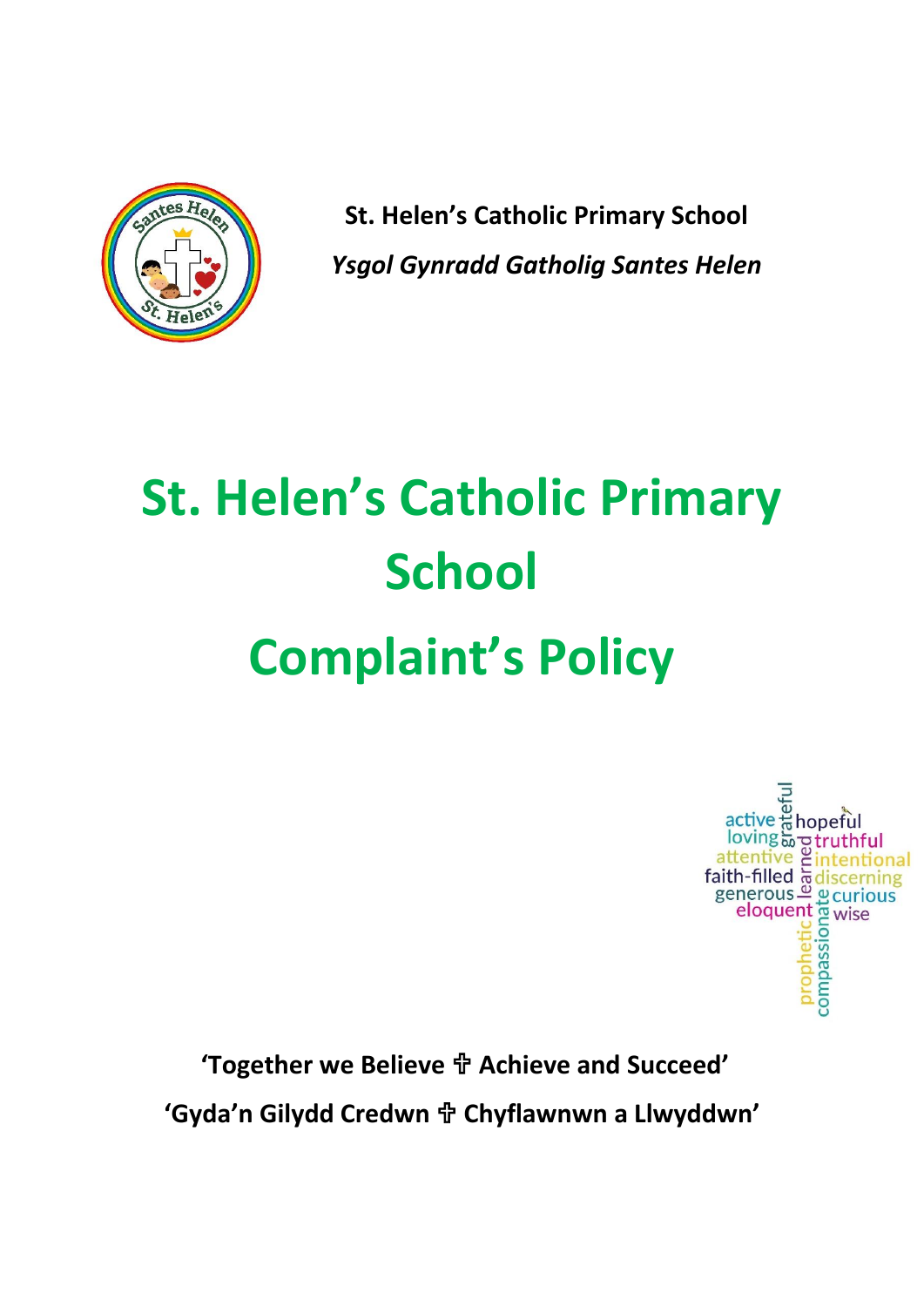# **1. Introduction**

1.1 St. Helen's Catholic Primary School prides itself on the strength of its home school partnerships. Nevertheless, misunderstandings can occur from time to time which may lead to a parent or carer wishing to express a concern. Most concerns can be addressed and resolved without the need to follow formal procedures. However, a very small number of concerns raised will need to investigated using the formal procedure. The school is committed to dealing effectively with complaints. We aim to clarify any issues about which you are not sure. If possible we will put right any mistakes we have made and we will apologise. We aim to learn from mistakes and use that experience to improve what we do.

1.2 Our definition of a complaint is 'an expression of dissatisfaction in relation to the school or a member of its staff that requires a response from the school.'

1.3 This complaints procedure supports our commitment and is a way of ensuring that anyone with an interest in the school can raise a concern, with confidence that it will be heard and, if well-founded, addressed in an appropriate and timely fashion.

## **2. When to use this procedure**

2.1 When you have a concern or make a complaint we will usually respond in the way we explain below. Sometimes you might be concerned about matters that are not decided by the school, in which case we will tell you who to complain to. At other times you may be concerned about matters that are handled by other procedures, in which case we will explain to you how your concern will be dealt with.

2.2 If your concern or complaint is about another body as well as the school (for example the local authority) we will work with them to decide how to handle your concern.

# **3. Have you asked us yet?**

3.1 If you are approaching us for the first time you should give us a chance to respond. If you are not happy with our response then you may make your complaint using the procedure we describe below. Most concerns can be settled quickly just by speaking to the relevant person in school, without the need to use a formal procedure.

## **4. What we expect from you**

4.1 We believe that all complainants have a right to be heard, understood and respected. But school staff and governors have the same right. We expect you to be polite and courteous. We will not tolerate aggressive, abusive or unreasonable behaviour. We will also not tolerate unreasonable demands or unreasonable persistence or vexatious complaining.

## **5. Our approach to answering your concern or complaint**

5.1 We will consider all your concerns and complaints in an open and fair way.

5.2 At all times the school will respect the rights and feelings of those involved and make every effort to protect confidential information.

5.3 Timescales for dealing with your concerns or complaints may need to be extended following discussion with you.

5.4 We may ask for advice from the local authority or diocesan authority where appropriate.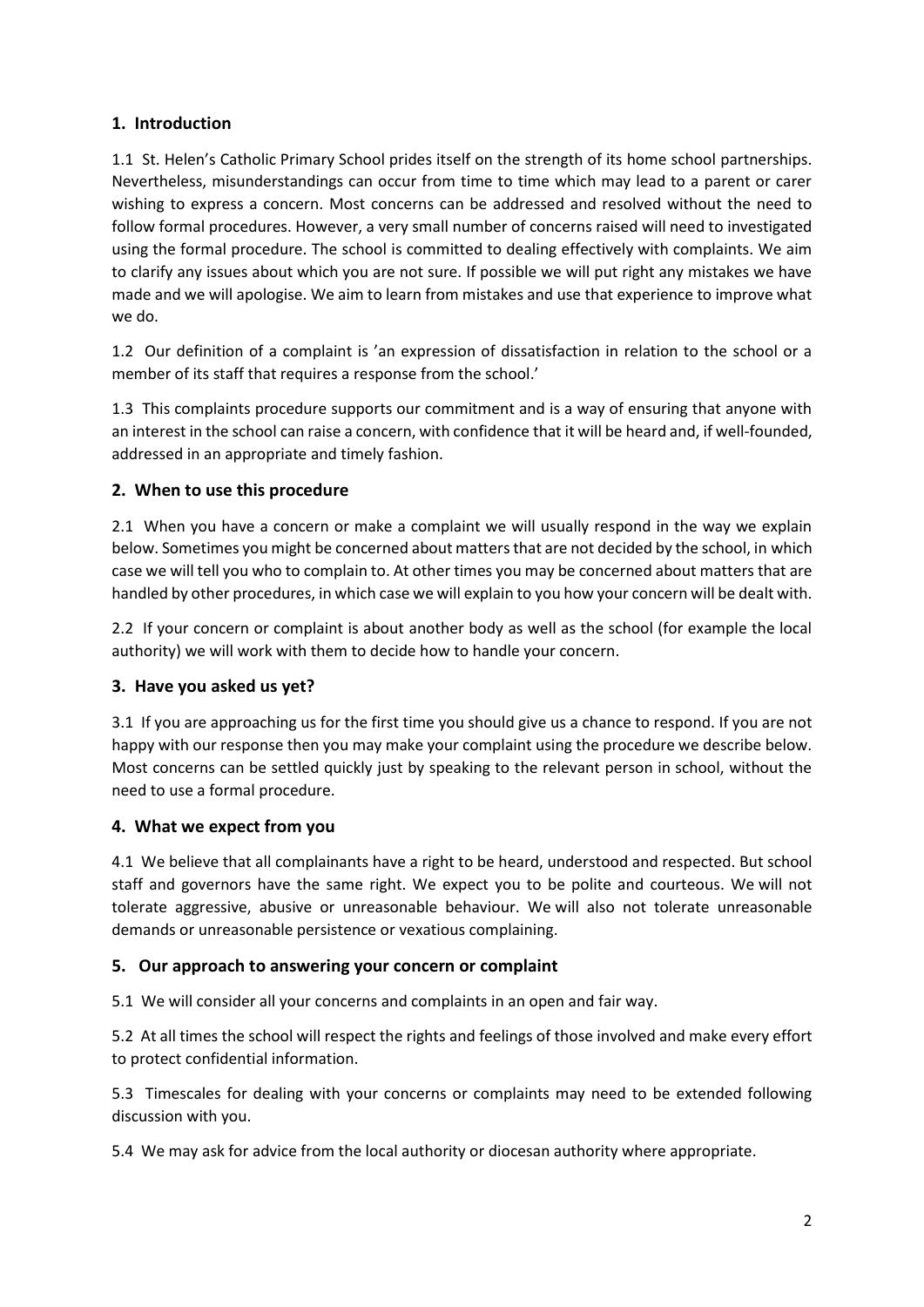5.5 Some types of concern or complaint may raise issues that have to be dealt with in another way (other than this complaints policy), in which case we will explain why this is so, and will tell you what steps will be taken.

5.6 The governing body will keep the records of documents used to investigate your concern or complaint for seven years after it has been dealt with. Records will be kept in school and reviewed by the governing body after seven years to decide if they need to be kept for longer.

5.7 Complaints that are made anonymously will be recorded but investigation will be at the discretion of the school depending on the nature of the complaint.

5.8 Where complaints are considered to have been made only to cause harm or offence to individuals or the school, the governing body will ensure that records are kept of the investigations that are made and what actions are taken, including the reasons for 'no action'.

# **6. Answering your concern or complaint**

6.1 The chart in Appendix A shows what may happen when you make a complaint or raise a concern. There are up to three Stages: A, B and C. Most complaints can be resolved at Stages A or B. You can bring a relative or companion to support you at any time during the process but you will be expected to speak for yourself. However, we recognise that when the complainant is a pupil it is reasonable for the companion to speak on their behalf and/or to advise the pupil.

6.2 As far as possible, your concern or complaint will be dealt with on a confidential basis. However, there could be occasions when the person dealing with your concern or complaint will need to consider whether anyone else within the school needs to know about your concern or complaint, so as to address it appropriately.

6.3 If you are a pupil under 16 and wish to raise a concern or bring a complaint we will ask for your permission before we involve your parent(s) or carer(s). If you are a pupil under 16 and are involved in a complaint in any other way, we may ask your parent(s) or carer(s) to become involved and attend any discussion or interview with you.

## **Stage A**

6.4 If you have a concern, you can often resolve it quickly by talking to a teacher or [name of school's designated person]. You should raise your concern as soon as you can; normally we would expect you to raise your issue within 10 school days of any incident. The longer you leave it the harder it might be for those involved to deal with it effectively.

6.5 If you are a pupil, you can raise your concerns with your school council representative, form tutor or a teacher chosen to deal with pupil concerns (as appropriate for the school). This will not stop you, at a later date, from raising a complaint if you feel that the issue(s) you have raised have not been dealt with properly.

6.6 We will try to let you know what we have done or are doing about your concern normally within 10 school days, but if this is not possible, we will talk to you and agree a revised timescale with you.

6.7 The person overseeing your concern or complaint will keep you informed of the progress being made. This person will also keep a log of the concern for future reference.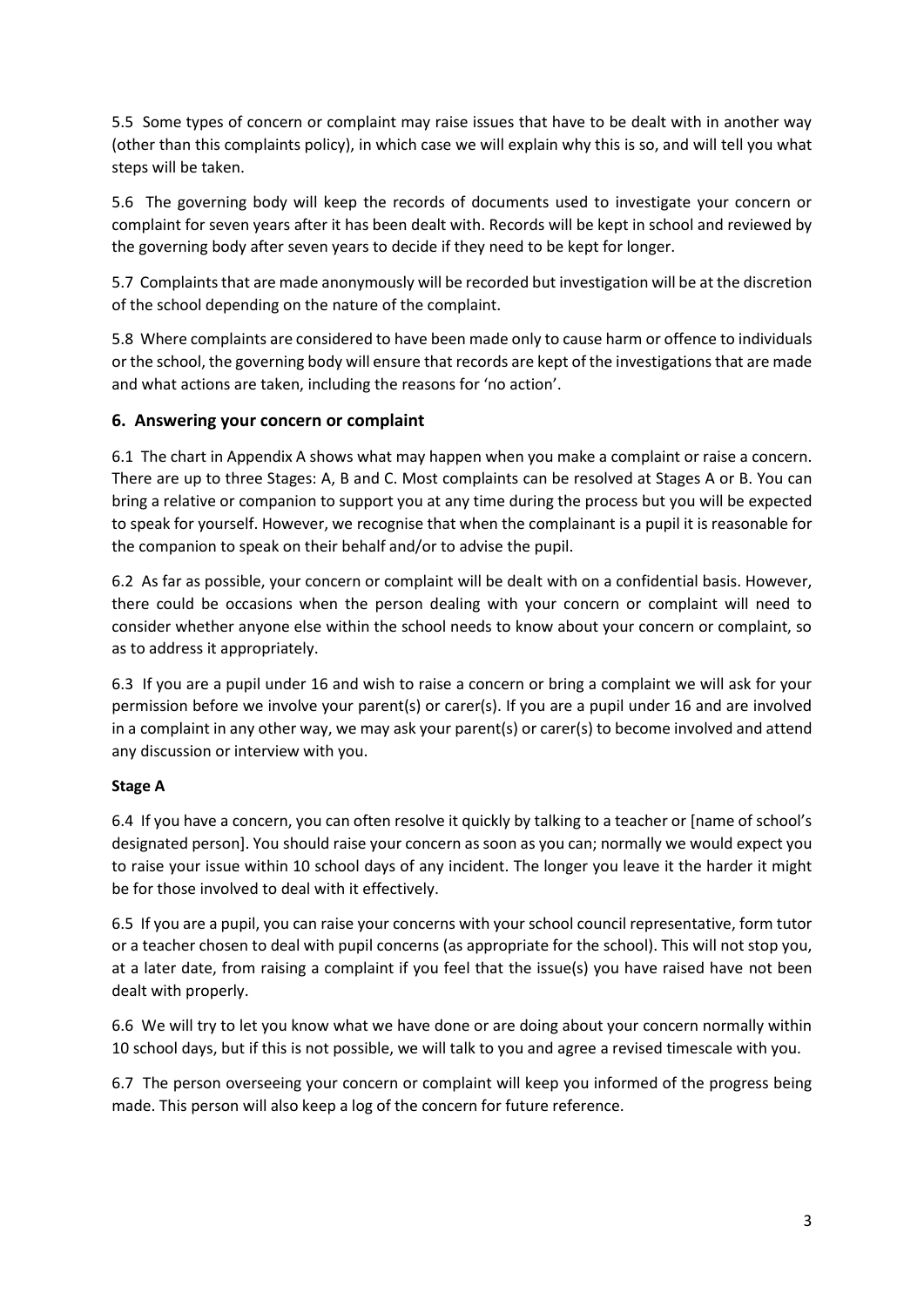# **Stage B**

6.8 In most cases, we would expect that your concern is resolved informally. If you feel that your initial concern has not been dealt with appropriately you should put your complaint in writing to the headteacher.

6.9 We would expect you to aim to do this within five school days of receiving a response to your concern as it is in everyone's interest to resolve a complaint as soon as possible. There is also a form attached (Appendix B) that you may find useful. If you are a pupil we will explain the form to you, help you complete it and give you a copy.

6.10 If your complaint is about the headteacher, you should put your complaint in writing to the chair of governors, addressed to the school, to ask for your complaint to be investigated.

6.11 In all cases, Mrs Champ the school's designated person can help you to put your complaint in writing if necessary.

6.12 If you are involved in any way with a complaint, [name of the school's designated person] will explain what will happen and the sort of help that is available to you.

6.13 Mrs Champ, the school's designated person will invite you to discuss your complaint at a meeting. Timescales for dealing with your complaint will be agreed with you. We will aim to have a meeting with you and to explain what will happen, normally within 10 school days of receiving your letter. The school's designated person will complete the investigation and will let you know the outcome in writing within 10 school days of completion.

## **Stage C**

6.14 It is rare that a complaint will progress any further. However, if you still feel that your complaint has not been dealt with fairly, you should write, through the school's address, to the chair of governors setting out your reasons for asking the governing body's complaints committee to consider your complaint. You do not have to write down details of your whole complaint again.

6.15 If you prefer, instead of sending a letter or e-mail, you can talk to the chair of governors or Mrs Champ, the person designated by the school who will write down what is discussed and what, in your own words, would resolve the problem. We would expect you to do this within five school days of receiving the school's response. You will be asked to read the notes or will have the notes read back to you and then be asked to sign them as a true record of what was said. We will let you know how the complaint will be dealt with and will send a letter to confirm this. The complaints committee will normally have a meeting with you within 15 school days of receiving your letter.

6.16 The letter will also tell you when all the evidence and documentation to be considered by the complaints committee must be received. Everyone involved will see the evidence and documentation before the meeting, while ensuring that people's rights to privacy of information are protected. The letter will also record what we have agreed with you about when and where the meeting will take place and what will happen. The timescale may need to be changed, to allow for the availability of people, the gathering of evidence or seeking advice. In this case, the person dealing with the complaint will agree a new meeting date with you.

6.17 Normally, in order to deal with the complaint as quickly as possible, the complaints committee will not reschedule the meeting more than once. If you ask to reschedule the meeting more than once,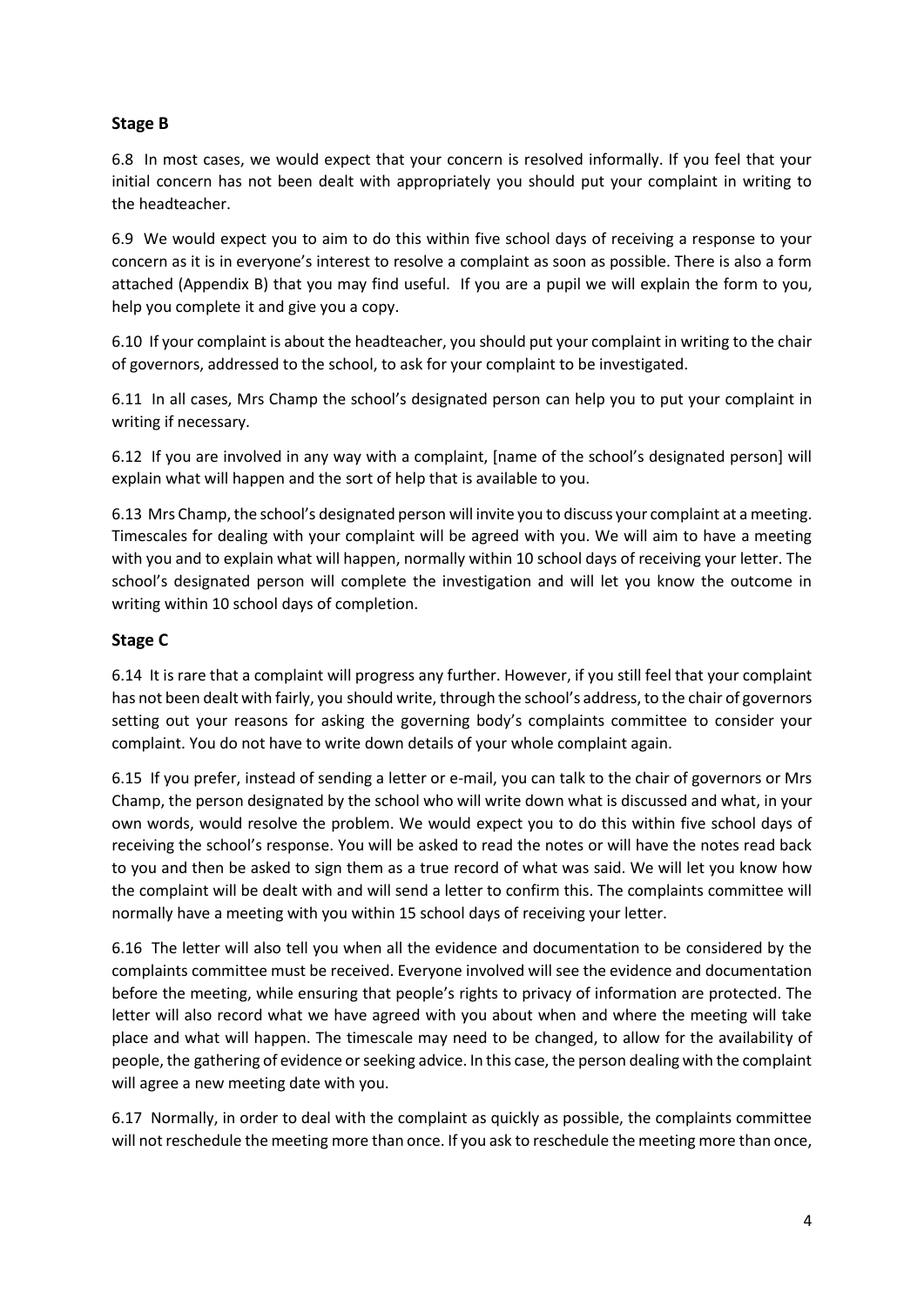the committee may think it reasonable to make a decision on the complaint in your absence to avoid unnecessary delays.

6.18 We will write to you within 10 school days of the meeting explaining the outcome of the governing body's complaints committee's consideration.

6.19 We will keep records of all conversations and discussions for the purpose of future reference and review by the full governing body. These records will be kept for a minimum of seven years.

6.20 The governing body's complaints committee is the final arbiter of complaints.

## **7. Special circumstances**

7.1 Where a complaint is made about any of the following the complaints procedure will be applied differently.

#### **i. A governor or group of governors**

The concern or complaint will be referred to the chair of governors for investigation. The chair may alternatively delegate the matter to another governor for investigation. Stage B onwards of the complaints procedure will apply.

#### **ii. The chair of governors or headteacher and chair of governors**

The vice chair of governors will be informed and will investigate it or may delegate it to another governor. Stage B onwards of the complaints procedure will apply.

#### **iii. Both the chair of governors and vice chair of governors**

The complaint will be referred to the clerk to the governing body who will inform the chair of the complaints committee. Stage C of the complaints procedure will then apply.

#### **iv. The whole governing body**

The complaint will be referred to the clerk to the governing body who will inform the headteacher, chair of governors, local authority and, where appropriate, the diocesan authority. The authorities will usually agree arrangements with the governing body for independent investigation of the complaint.

#### **v. The headteacher**

The concern or complaint will be referred to the chair of governors who will undertake the investigation or may delegate it to another governor. Stage B onwards of the complaints procedure will apply.

7.2 In all cases the school and governing body will ensure that complaints are dealt with in an unbiased, open and fair way.

## **8. Our commitment to you**

8.1 We will take your concerns and complaints seriously and, where we have made mistakes, will try to learn from them.

8.2 If you need help to make your concerns known we will try and assist you. If you are a young person and need extra assistance the Welsh Government has established MEIC which is a national advocacy and advice helpline for children and young people. Advice and support can also be accessed from the Children's Commissioner for Wales.